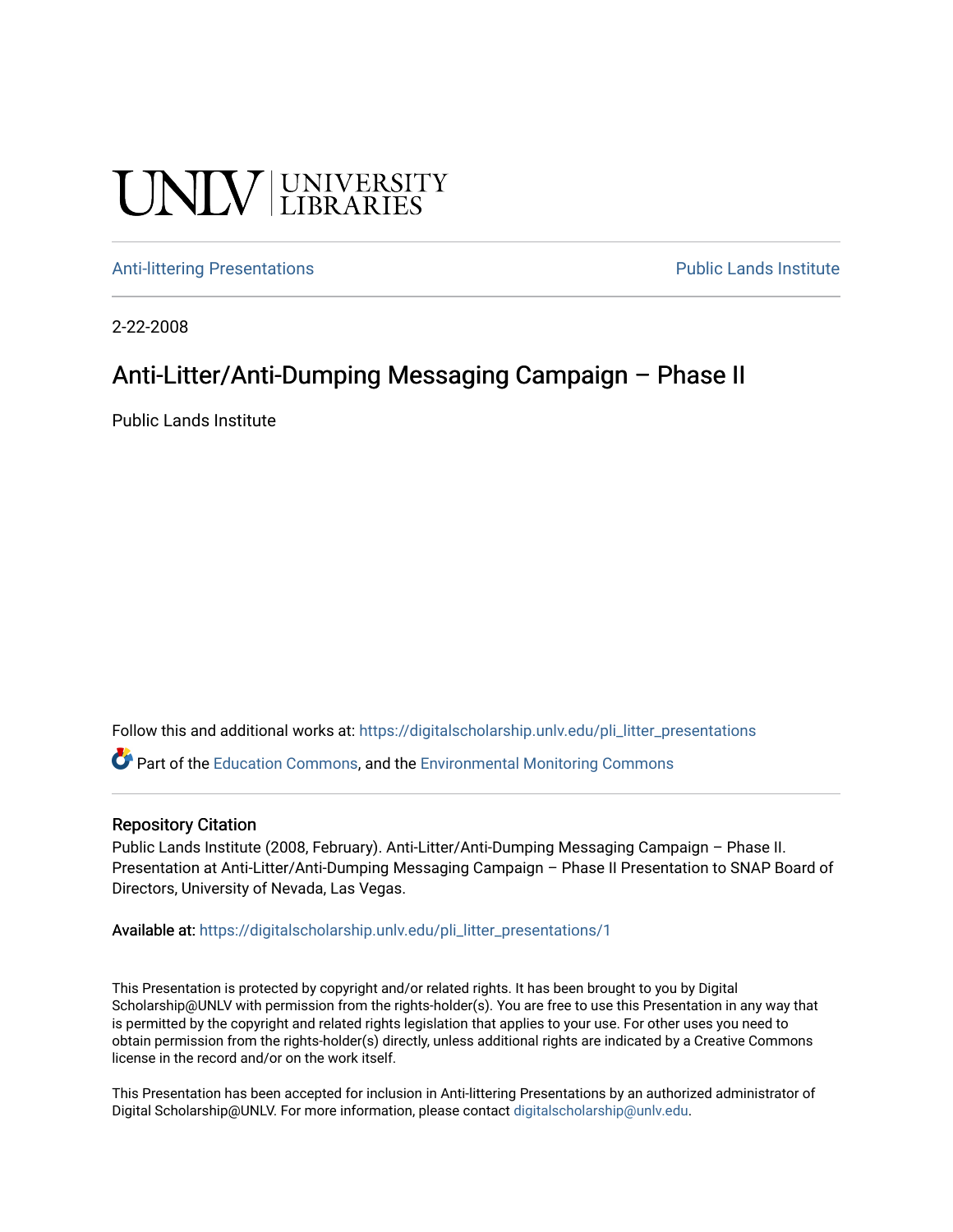#### *PUBLIC LANDS*



**Anti-Litter/Anti-Dumping Messaging Campaign – Phase II**

**Presentation to SNAP Board of Directors**

**February 22, 2008**

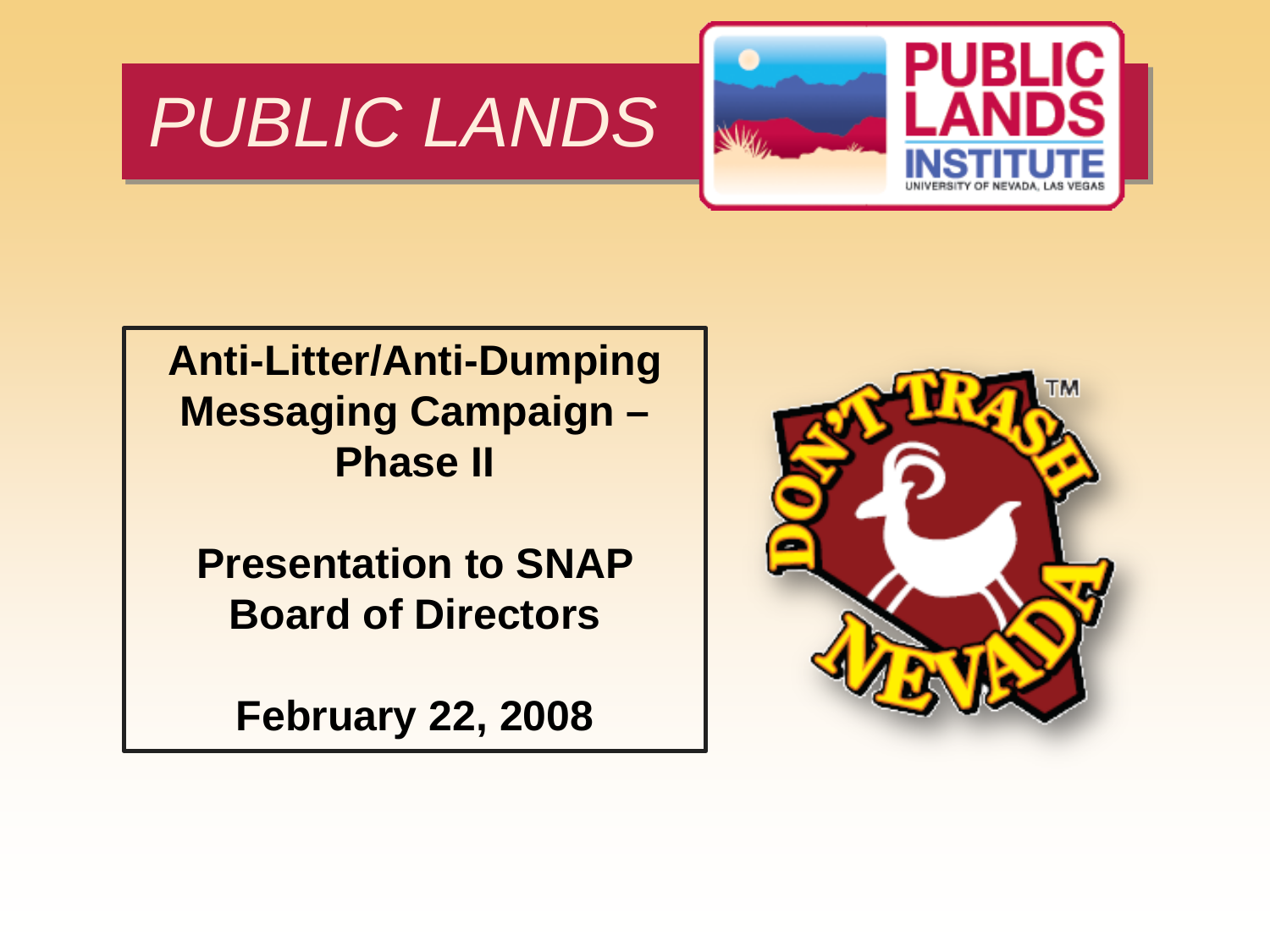# Phase I Campaign Highlights

#### $\mathbf{R}$ Print Ads –

25 ads in Las Vegas Review Journal, In Business Las Vegas, El Tiempo, and El Mundo in October 2006, February 2007 and March 2007

 $|\mathbf{R}|$ Republic Services Partnership – Four ads in seven zone publications of The View and eight zone publications of The News in June and July 2007

#### Spanish Radio – 臭

332 spots on the #1 Spanish-language radio station (KWID-FM) in Las Vegas in October 2006, February 2007 and March 2007



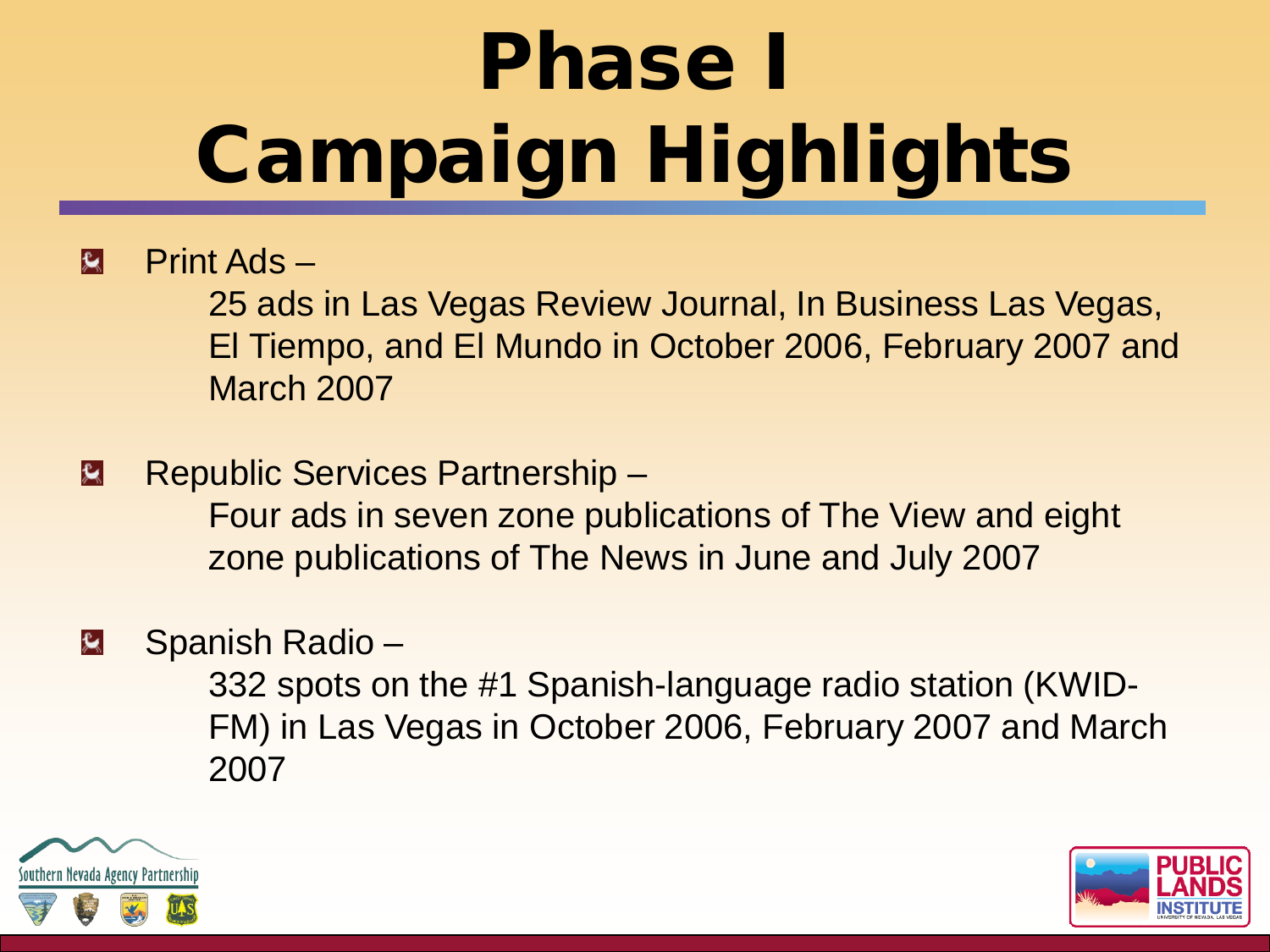# Phase I Campaign Highlights

#### Metro Networks –  $|\mathbf{y}|$

521 ten-second traffic sponsorships in the morning and afternoon drive times in October 2006, February 2007 and March 2007

 $\mathbf{R}$ Billboard –

> North Face Tri-Vision billboard on US 95 at Russell December 2006 – February 2007

臭 Cinema Ads –

80 screens (2 ads per screen) November and December 2006



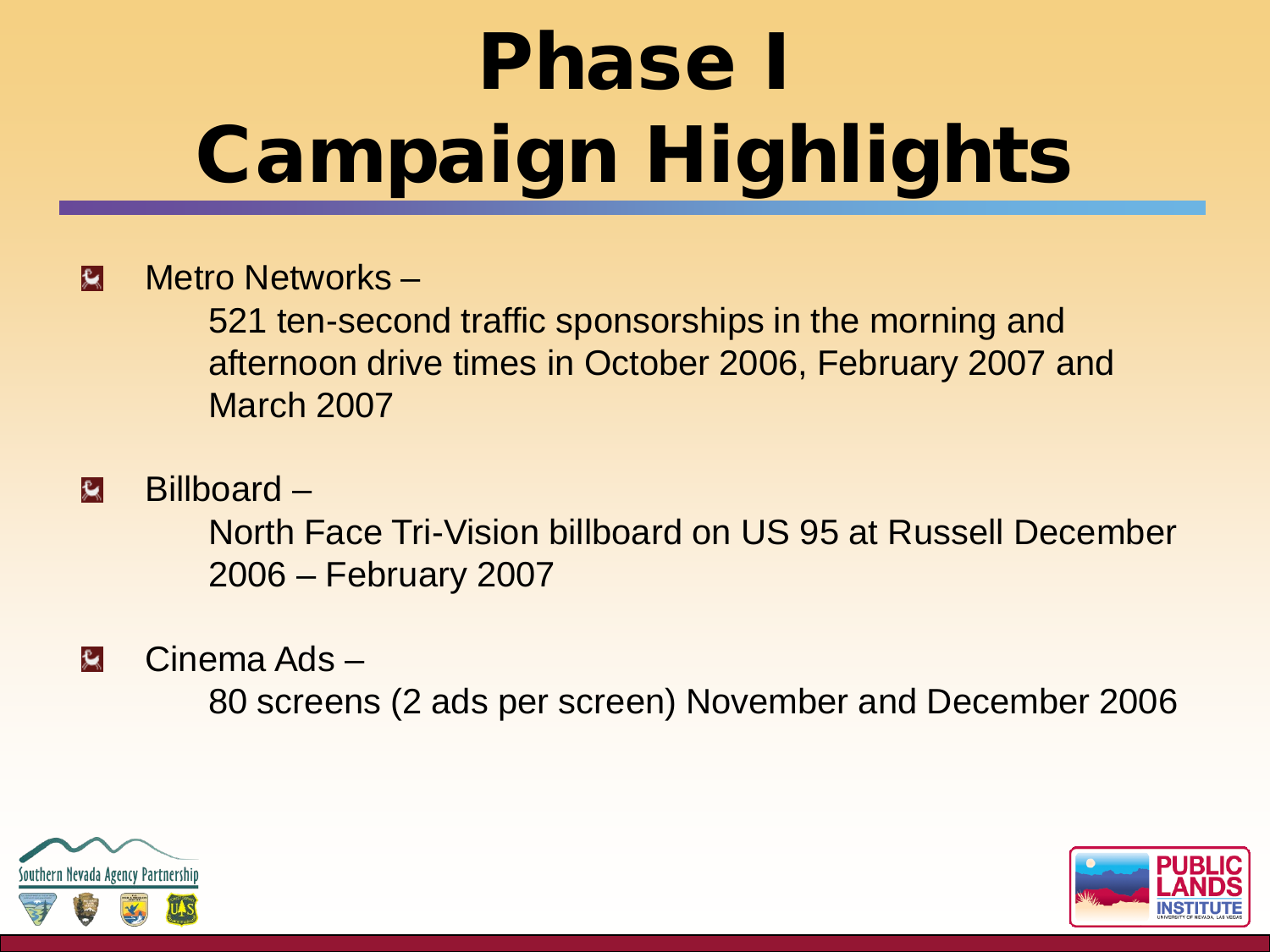## Phase I Campaign Results

#### Campaign generated nearly **a quarter million visits**  to the Don't Trash Nevada website!



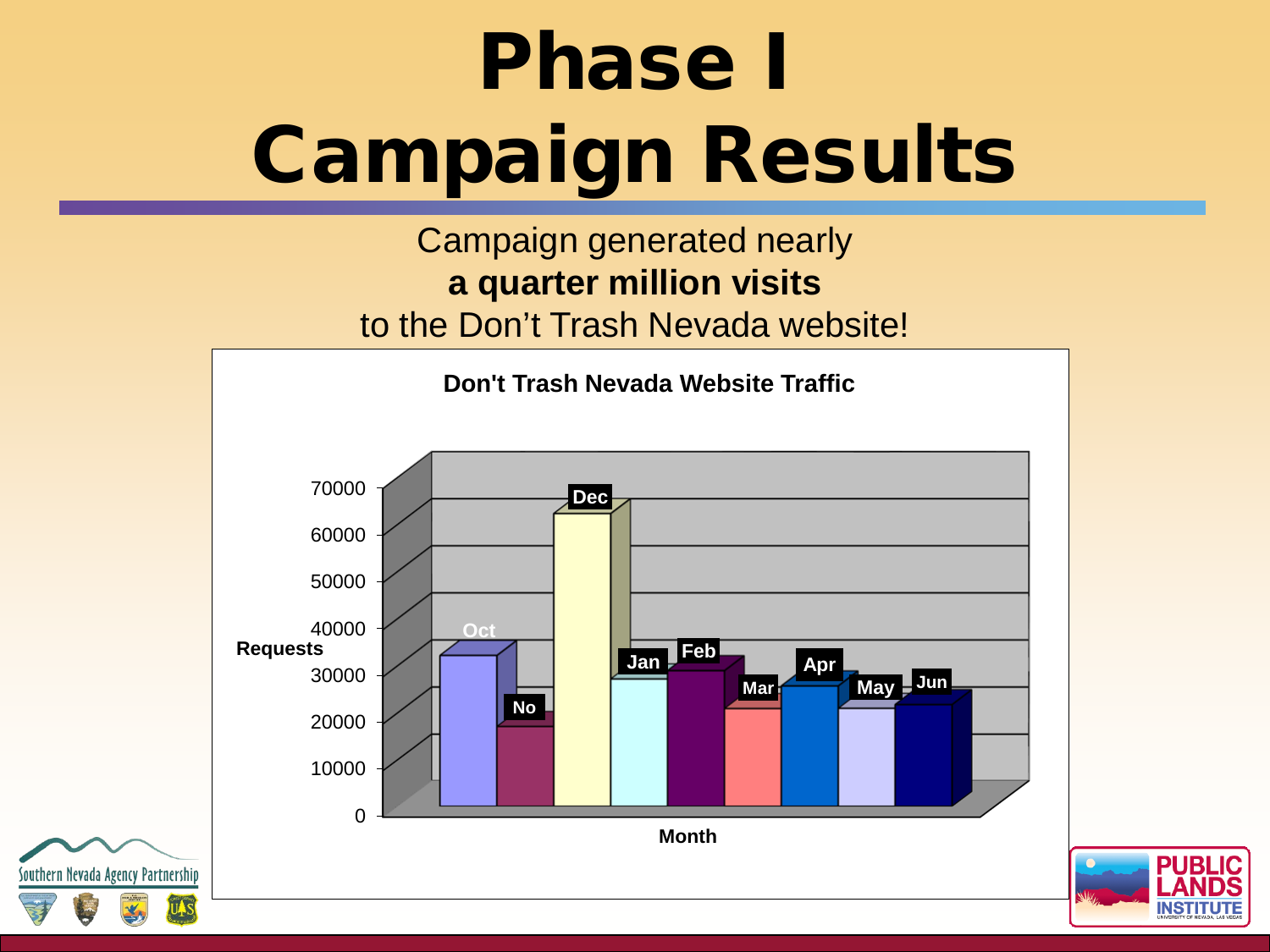# Phase I Campaign Results

- Partnership established with Republic Services  $|\mathbf{R}|$
- Attended 4 special events, fairs, and trade shows  $|\mathbf{r}|$
- Nearly 300 committed to the Don't Trash Nevada pledge  $|\mathbf{R}|$
- $\mathbf{R}$ Recruited 1 Take Pride School



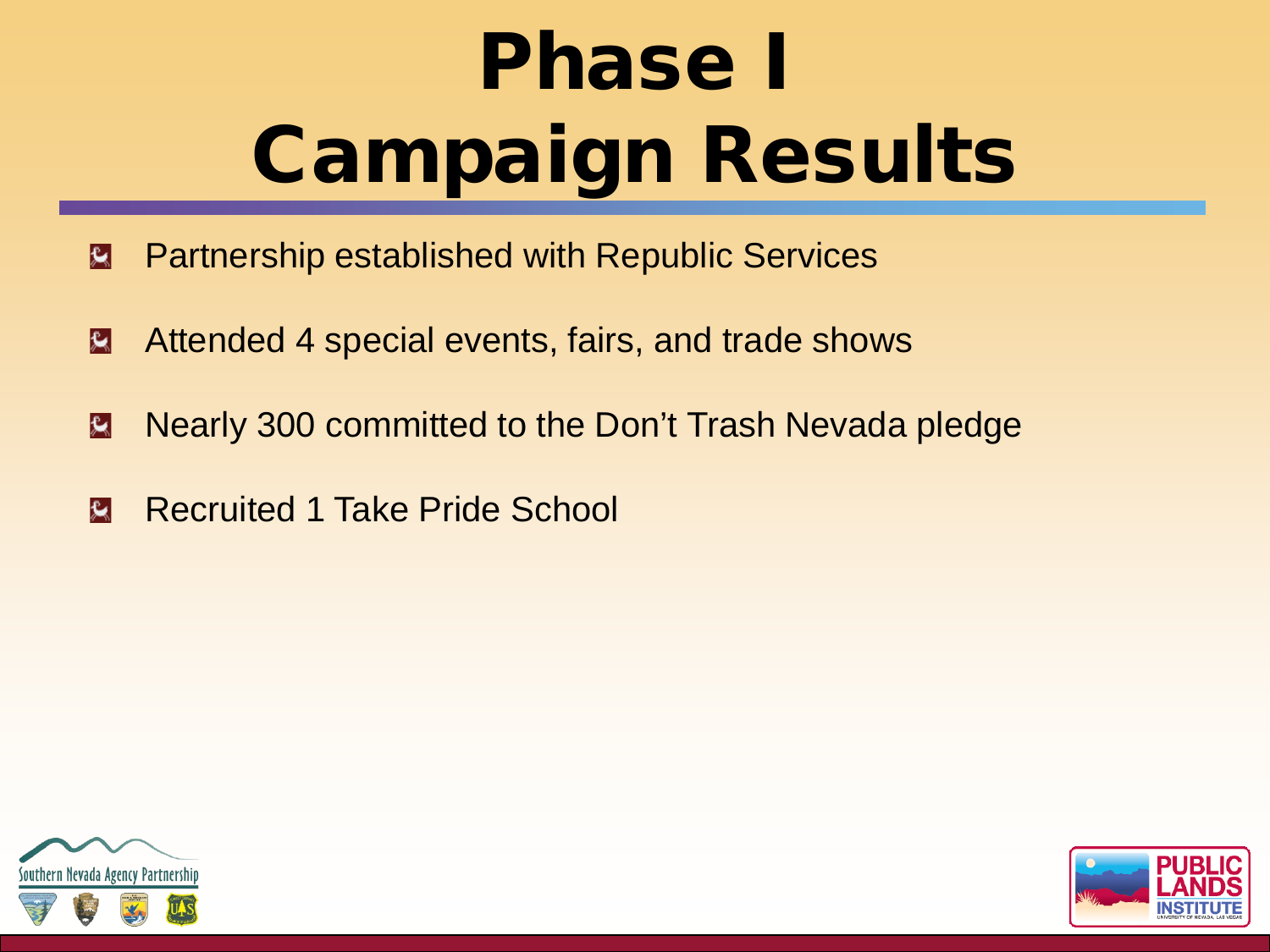# Phase II Proposed Campaign



- $|\mathbf{\hat{x}}|$ Increase public awareness about desert dumping and urban littering
- Increase the media's awareness of the dumping  $|\mathbf{x}|$ and littering problem
- Over the life of the campaign, modify behavior to 臭 reduce littering and dumping by Clark County residents and visitors



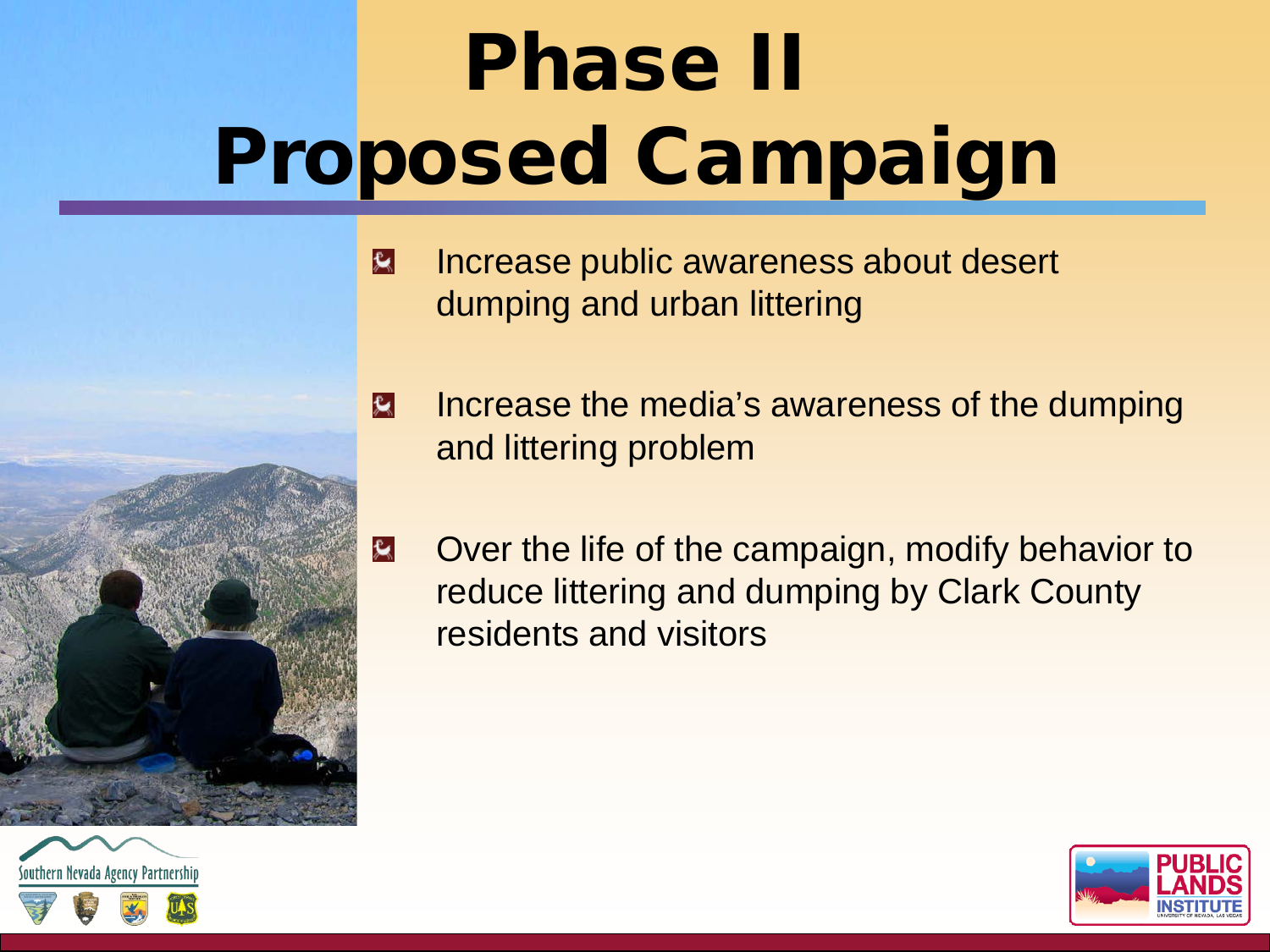### Phase II Strategy





Reinforce the 2006 messaging campaign with  $\mathbf{R}$ continued messages to the general public.

- Narrow the focus of communication to targeted 臭 audiences.
	- a. Construction industry
	- b. Youth
	- c. Shooters
	- d. Boaters
	- Use paid media (controlled) and news media (uncontrolled) to publicize the impact dumping and littering have on the environment, and how to create positive community changes.

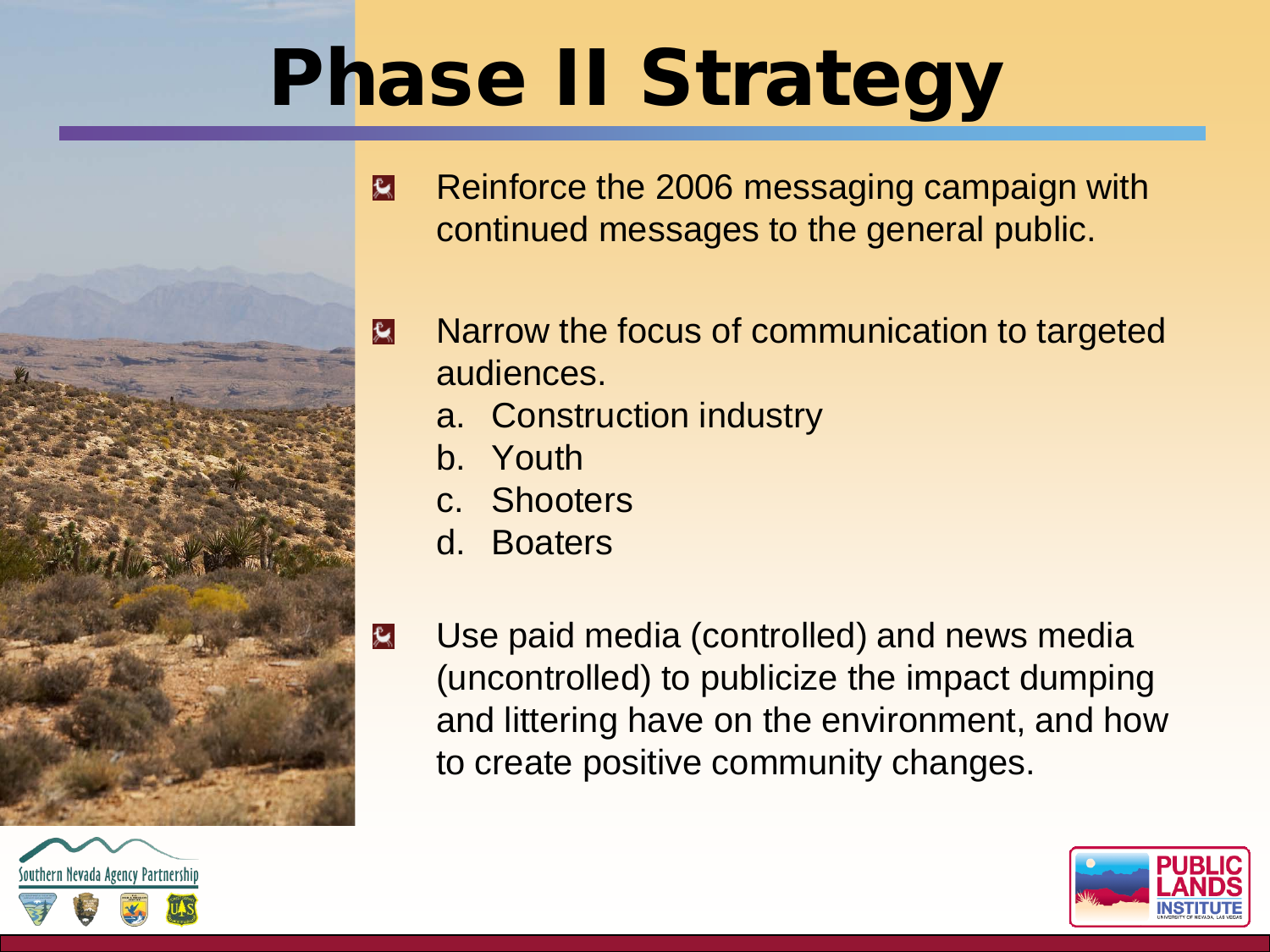### Primary Messages



- Desert dumping is a problem
- Dumping and littering are illegal, costly and  $\mathbf{\mathcal{R}}$ socially irresponsible
	- There are easy, legal ways to dispose of trash and construction debris



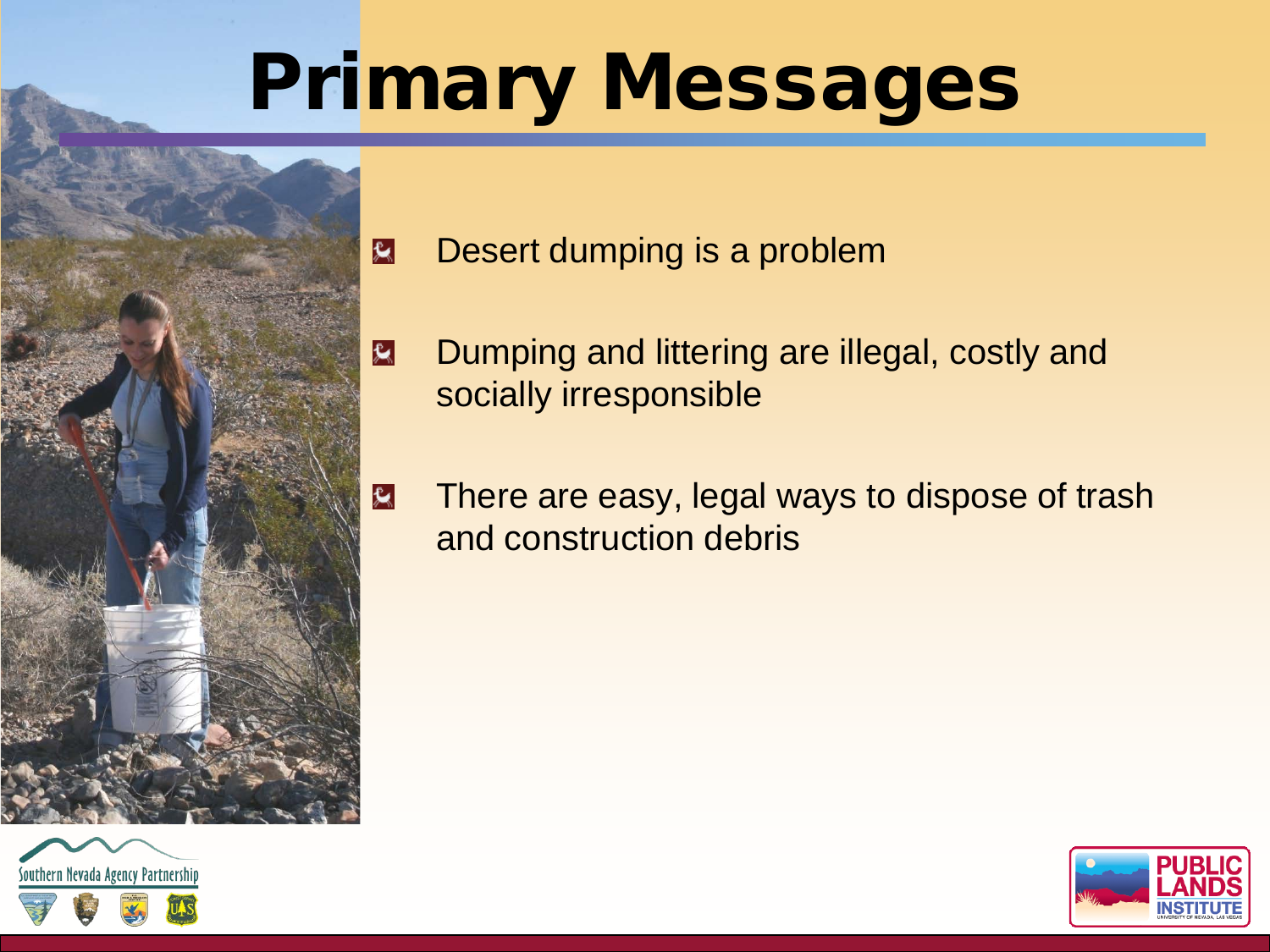## Tactics/Activities -- Advertising



 $|\mathbf{R}|$ Uncontrolled Media –

> - Pitch media to promote special event in Spring 2008

Controlled Media –

- **Print, Radio and TV advertising**
- Advertorial in Nevada Business Journal
- Newsletter editorials and ads in constructionrelated publications
- Bus shelter advertising



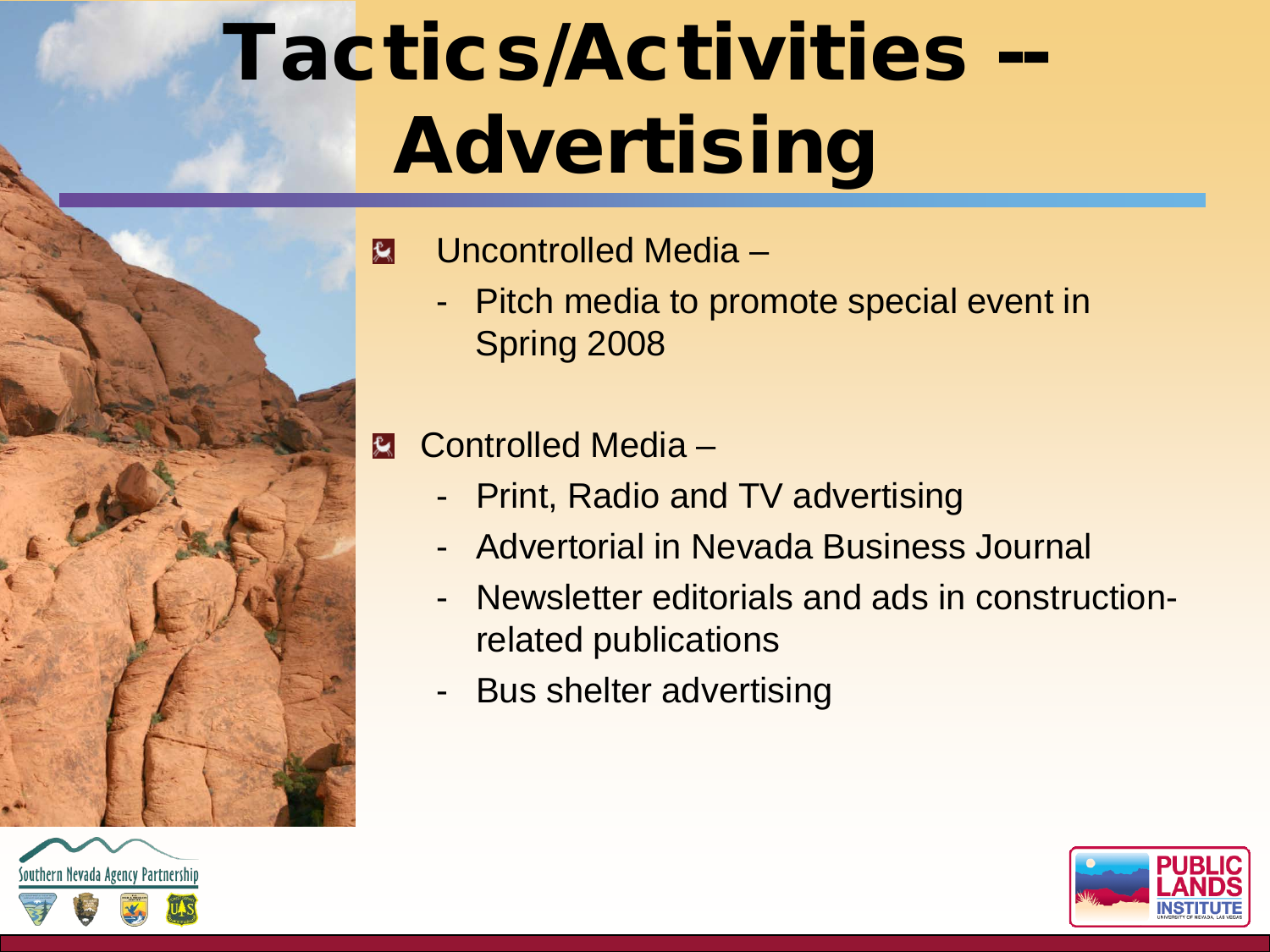### Tactics/Activities – **Outreach**



 $\mathbf{E}$ Youth –

> Develop educational materials for Take Pride Schools; direct mail to educators

 $\mathbf{R}$ Business –

Presentations to community/business groups

#### Contractor – 臭

Presentations to construction-related groups, such as National Association of Minority Contractors, Associated General Contractors, Southern Nevada Home Builders Association



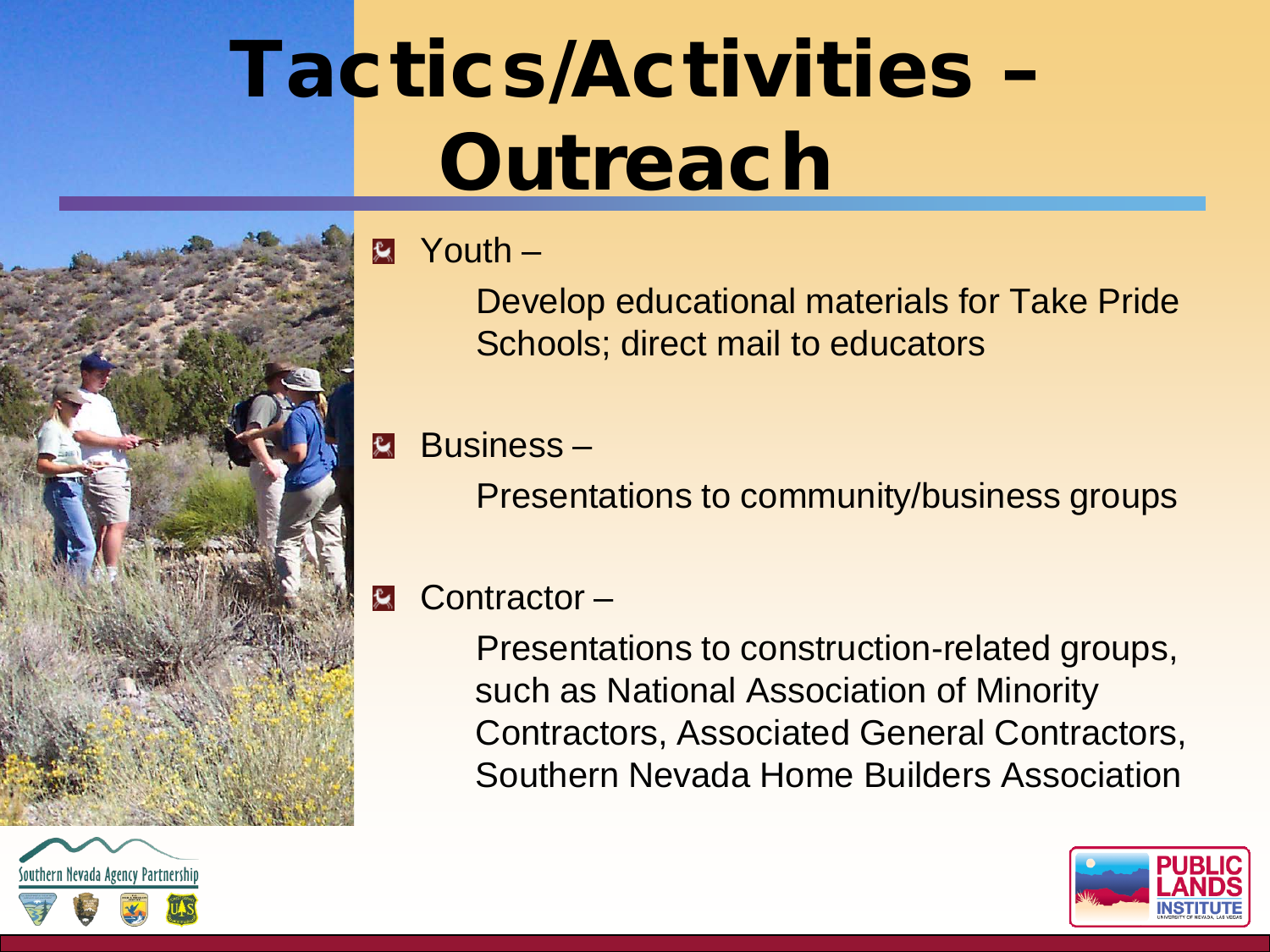### Tactics/Activities – Online



Website –  $|\mathbf{R}|$ 

> Expand information page on legally disposing commercial waste

Social Media – Add podcasts/vodcasts



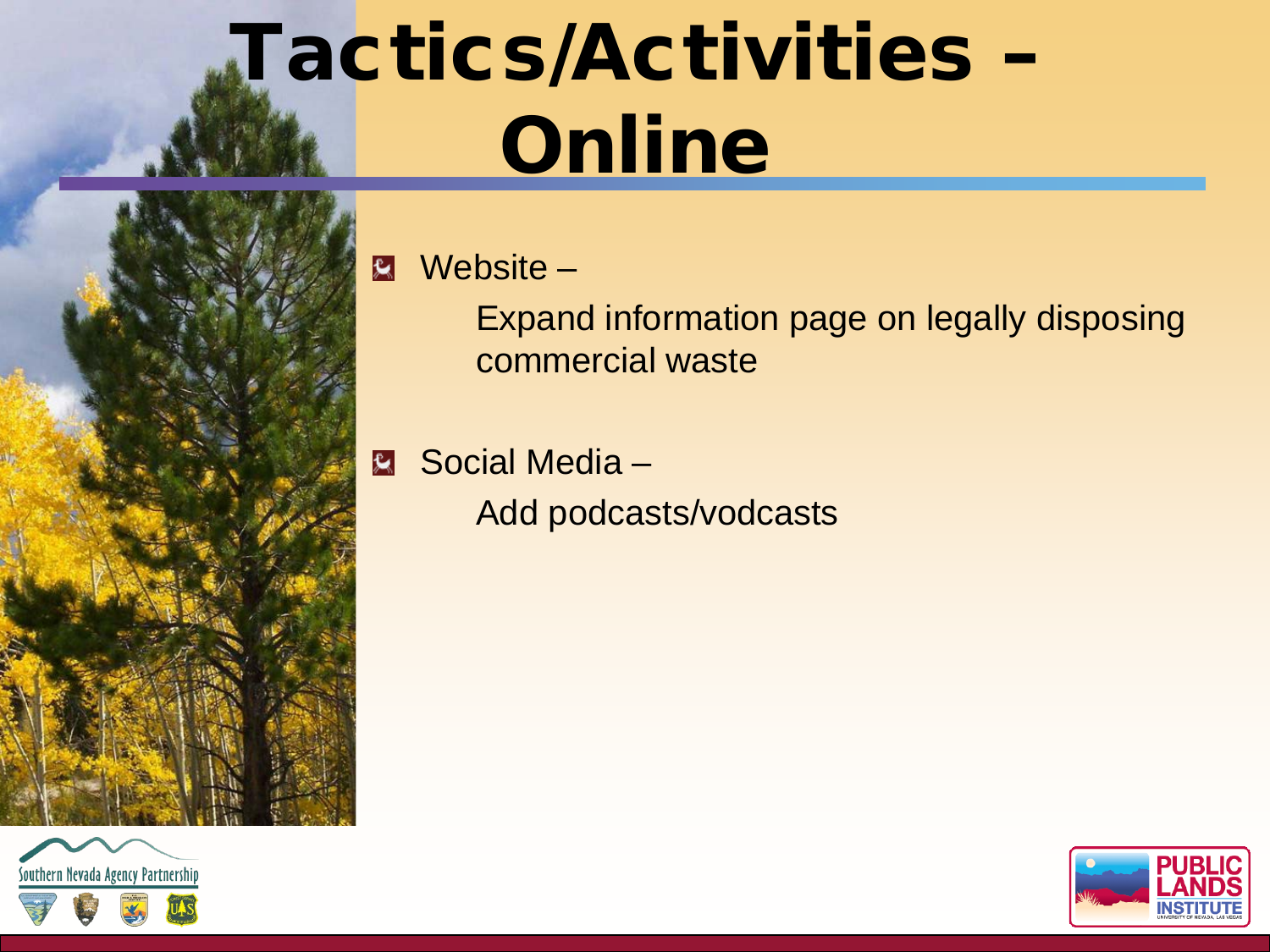## Tactics/Activities – Special Events



- Plan and execute an event tied to the Great  $|\mathbf{R}|$ American Cleanup period, March through May Possibilities:
	- Celebrate Arbor Day (April 25) with a selected youth group or school
	- Clean-up event in an area of illegal dumping with a construction-related organization

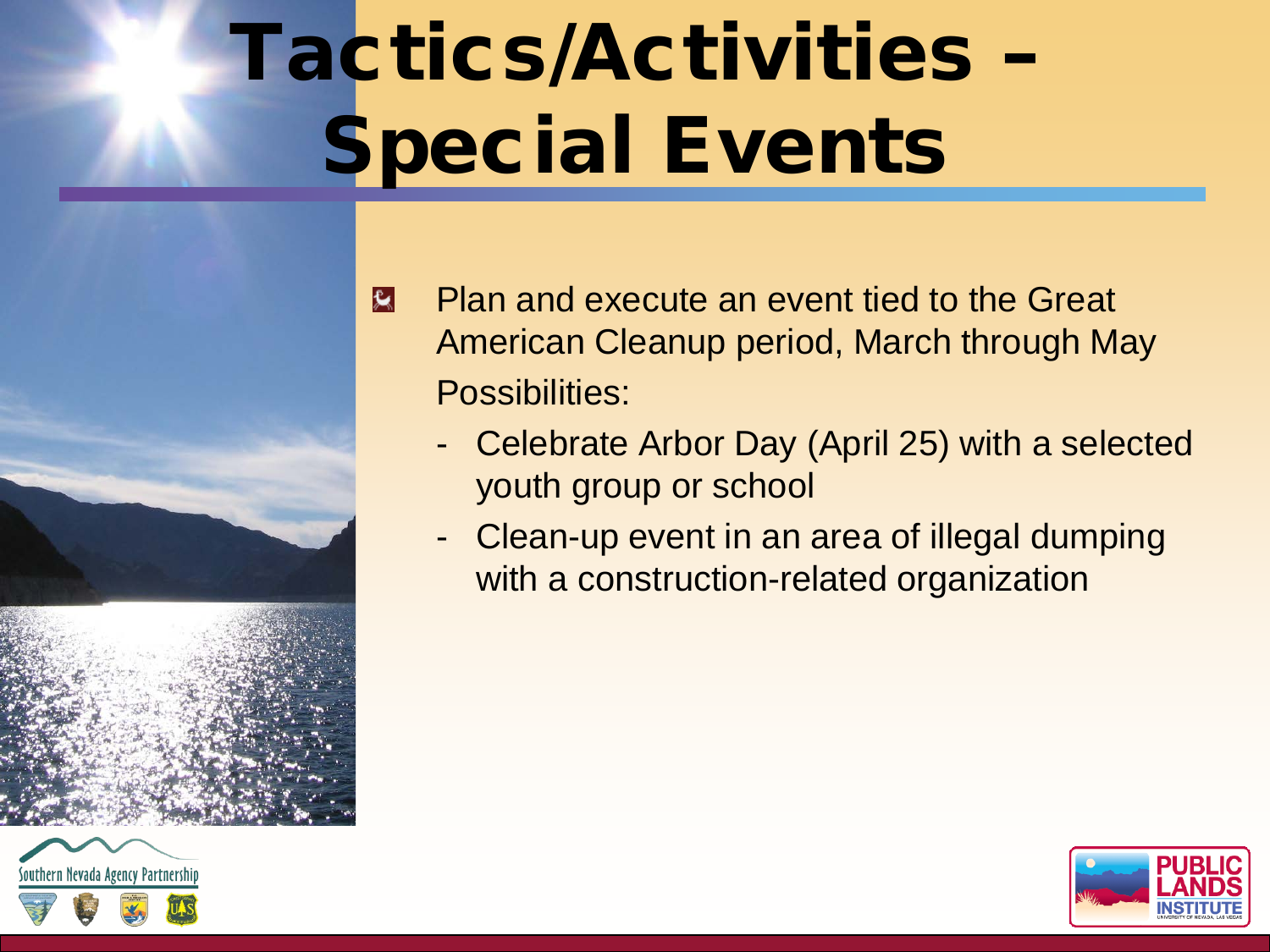### Evaluation



#### $\mathbf{R}$ Measurement Tactics:

- Number of visitors to Don't Trash Nevada website
- Number of people attending special events
- Pre- and post-test to assess awareness level



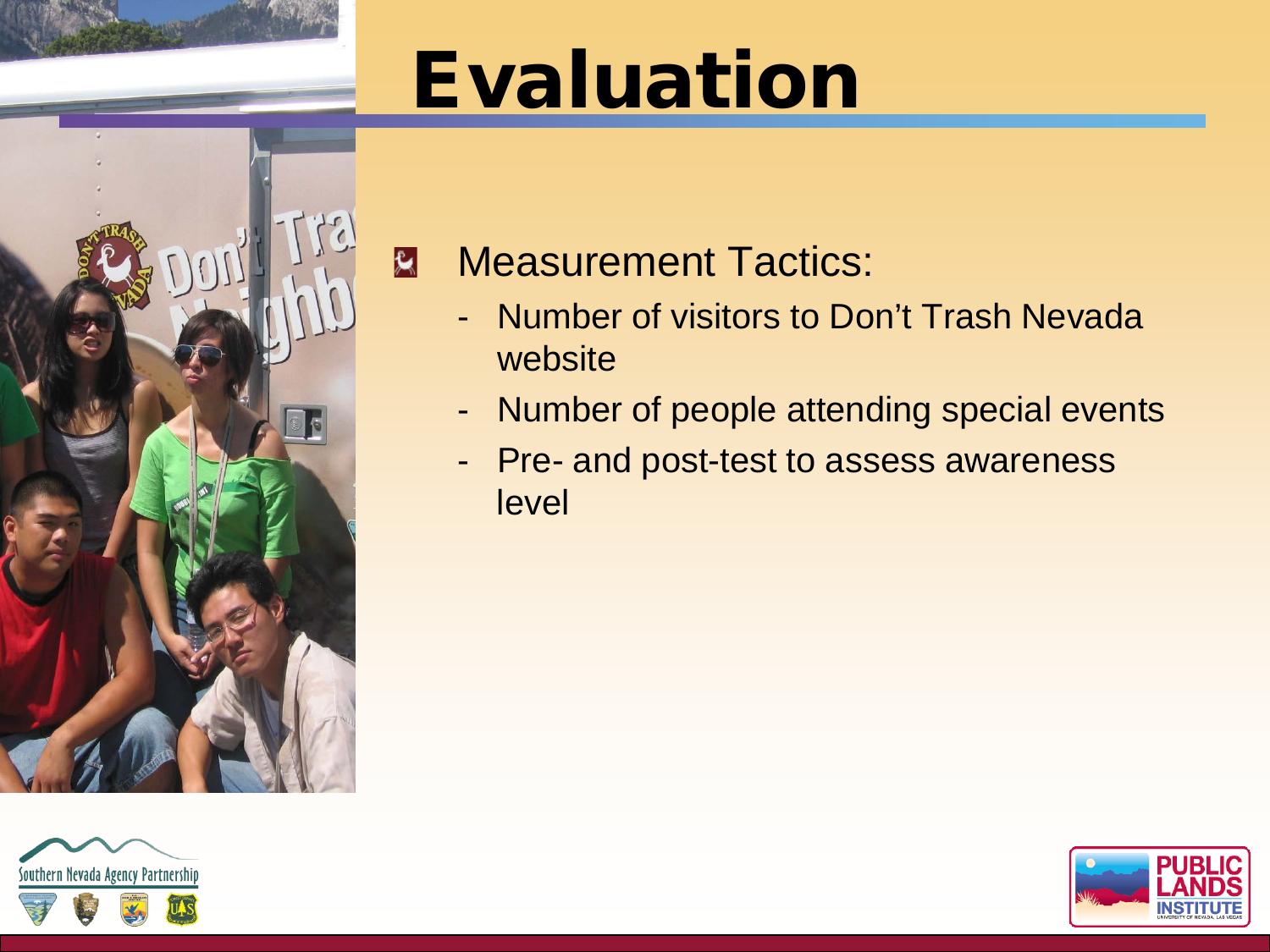### Action Items

- Decision by SNAP Board of Directors  $|\mathbf{\hat{x}}|$
- Development of Media Plan  $|\mathbf{x}|$
- Plan Public Awareness/Campaign Roll-Out Event  $|\mathbf{\hat{x}}|$
- Implement Campaignk.